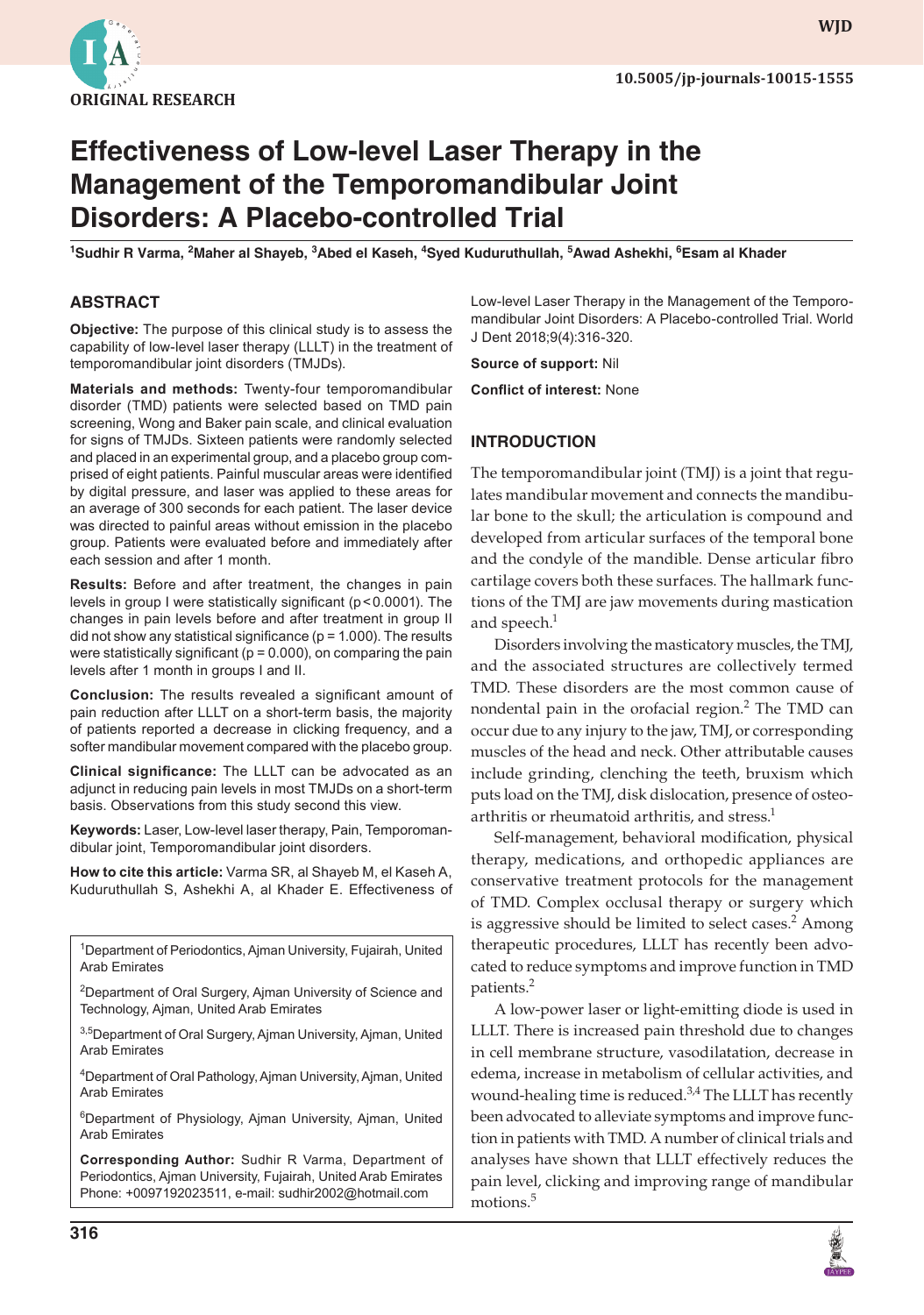*Effectiveness of LLLT in the Management of the TMJDs*



# **MATERIALS AND METHODS**

The study is a randomized single-blind controlled trial of patients who were diagnosed with TMD. It was conducted in Ajman University of Science and Technology dental college specialized clinics. The ethical review committee approved the study; 24 patients (2 males and 22 females) diagnosed with TMDs were included in the study.

## **Inclusion Criteria**

Middle age (18–50 years), patients with TMD like pain clicking, limitation of mandibular movements, etc., and medically fit patients.

# **Exclusion Criteria**

Tumors involving TMJ, pain attributed to other causes like dental caries, neuralgia, etc., patient under treatment for headache or bruxism in the last 6 months, and patients taking analgesics during the therapy period.

The patients were segregated into two groups randomly: Group I—LLLT group (16), group II—placebo group (8). Painful muscular areas were identified by digital pressure over TMJ, masseter muscle, temporalis muscle, and trapezius muscle. Subjects in group I received exposure of the painful areas to laser for 100 seconds. A diode laser (Denmat, USA), wavelength 940 nm and a power of 6 W in a continuous mode, was used during the trials; the laser tip was kept at a distance of 1 cm up to 3 cm for darker skin types. Diode laser was selected for this study, as it has a property of high tissue penetration when compared with erbium and carbon dioxide laser devices; 940 nm wavelength gives optimal effect for most procedures and its effects were positively seen in most surgical procedures. In subjects in group II, the laser device was directed to painful areas without emission for 100 seconds. Patients were asked to wear goggles with compatible optical density during the treatment duration as a safety measure.

Pain levels were measured using Wong and Baker pain scale. The scale consisted of pictorial faces with ratings in multiples of two from 0 to 10 (Fig. 1). A total of eight sessions were carried out and pain levels were measured before and after each session and after 1 month from the last session.



**Graph 1:** Average pain levels before and after each session and after 1 month from the last session for group I

## **RESULTS**

The pain levels in group I before first visit was 4.81 and this has significantly reduced to 1.06 before the 8th visit. Similarly, pain levels after exposure in the first visit was 1.31 and reduced to 0.13 after exposure in the 8th visit. But the pain levels after the 8th visit was 0.13 and increased to 1.44 during the 1-month follow-up (Graph 1).

The pain level in group II before the first visit was 4.38 and had reduced to mere 4.25 before the 8th visit. Similarly, pain level after exposure in the first visit was 4.38 and reduced to 4.25 after exposure in the 8th visit. But the pain level after the 8th visit was 4.25 and increased to 4.38 during the 1-month follow-up (Graph 2).

The comparative difference in levels of pain before and after treatment in group I was statistically significant (p<0.0001). The difference in levels of pain before and after treatment in group II did not show any statistical significance ( $p = 1.000$ ). On comparing the pain levels after 10 month in groups I and II, the results were statistically significant ( $p = 0.000$ ). The comparative pain levels before and after therapy in both the groups are presented in Table 1.

After 1 month of therapy in group I, the TMJ clicking decreased in 68.8% of the cases, where as 18.8% reported no change, and 12.4% reported increase in clicking (Table 2). After 1 month of therapy in group II, the TMJ clicking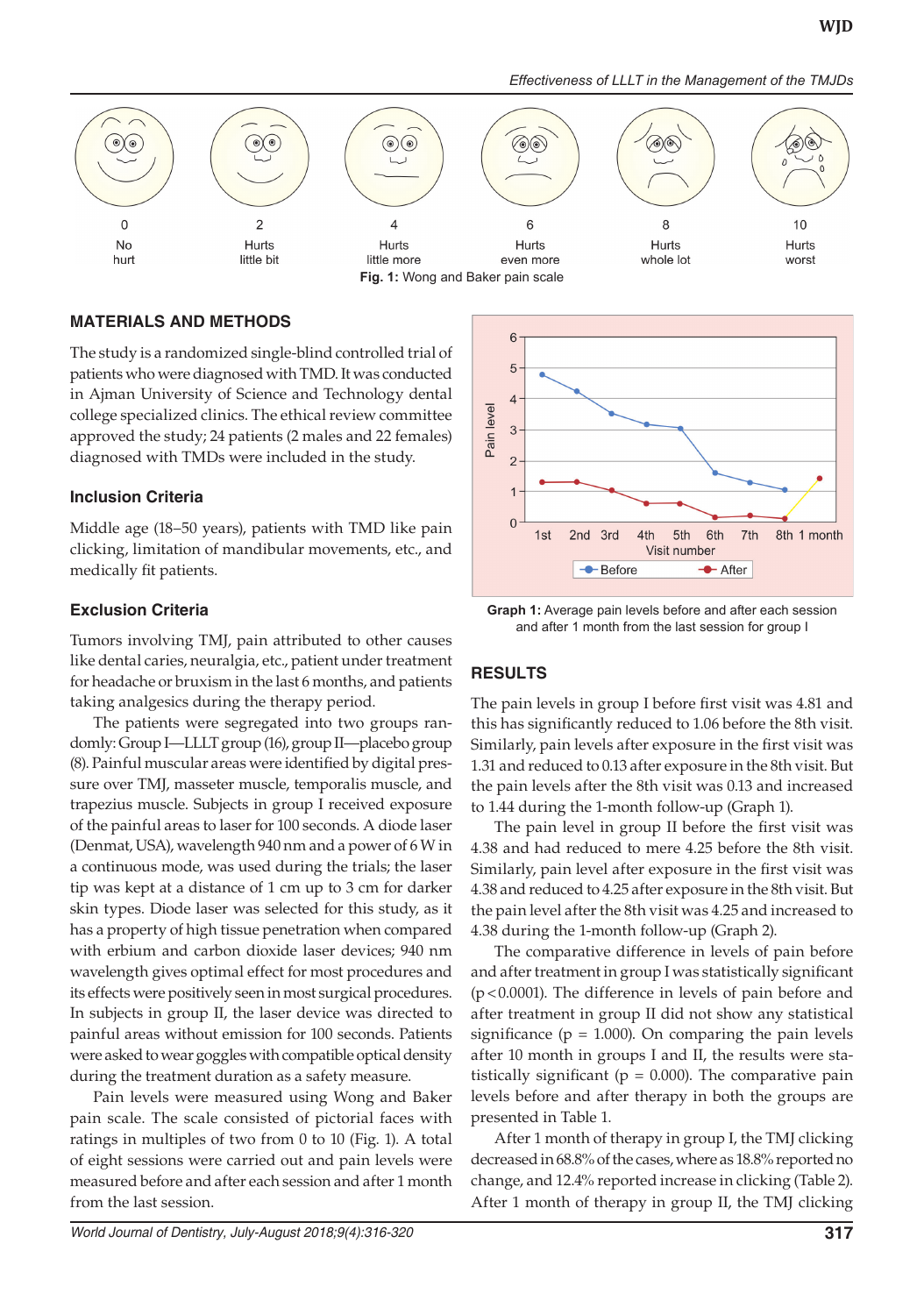

**Graph 2:** Average pain levels before and after each session and after 1 month from the last session for group II

**Table 1:** Comparative data for pain scale: baseline to 1-month follow-up

|                                                  | Baseline | After 1 month | t-test significance<br>$(p-value)$ |
|--------------------------------------------------|----------|---------------|------------------------------------|
| Group I (n = 16) $4.81 \pm 1.24$ 1.44 $\pm 0.58$ |          |               | < 0.0001                           |
| Group II (n = 8) $4.38 \pm 0.93$ 4.38 $\pm 0.61$ |          |               | 1.000                              |
| ANOVA test significance                          |          | 0.000         |                                    |
| (p-value)                                        |          |               |                                    |

**Table 2:** Changes in TMJ clicking

|                | After 8th week |                                               | After 1 month |     |
|----------------|----------------|-----------------------------------------------|---------------|-----|
|                |                | Group I, % Group II, % Group I, % Group II, % |               |     |
| No change 6.3  |                |                                               | 18.8          |     |
| Decreased 81.3 |                | 62.5                                          | 68.8          | 100 |
| Increased      | 12.5           | 37.5                                          | 124           |     |

**Table 3:** Changes in mandibular movements

|             | After 8th week |                                               | After 1 month |     |
|-------------|----------------|-----------------------------------------------|---------------|-----|
|             |                | Group I, % Group II, % Group I, % Group II, % |               |     |
| No change 0 |                | 75                                            | 12.5          | 100 |
| Softer      | 100            |                                               | 81.3          |     |
| Harder      |                | 25                                            | 62            |     |

decreased in 0% of the cases, whereas 100% reported no change, and 0% reported increase in clicking (Table 3).

The pain level and the TMJ clicking have been followed up within the 6 months after the exposure to the low-level laser where it was noticed that both the TMJ pain and clicking had increased gradually within this period in the laser group.

#### **DISCUSSION**

In this clinical study, 24 patients diagnosed with TMJDs were recruited and segregated into two groups. Group I received LLLT and group II received placebo. The clinical trial was randomized and single-blinded and aimed to reduce bias when testing the therapeutic effect of the LLLT. Laser application was done twice per week for a total of eight sessions. Patients were evaluated before and immediately after each session and after 1 month. Pain scale was administered and recorded at before and after each appointment and after 1 month. Their feedback about clicking frequency and ease of mandibular movement were also recorded. The results revealed a significant amount of pain reduction after LLLT as compared with placebo and majority of patients who underwent LLLT reported a decrease in clicking frequency and a softer mandibular movement compared with the placebo group.

Multiple studies reported that LLLT was effective in reduction of pain levels and clicking frequency; they also reported an improvement in the range of mandibular movement. Lassemi et al<sup>6</sup> assessed the effectiveness of laser in 980 nm on 48 TMD patients, and each visit lasted for 60 seconds; their study showed a significant reduction in clicking frequency when compared with the placebo group.

Long-term effects of LLLT in TMDs have not been investigated. In most studies, relief is of short duration. Palano et al<sup>7</sup> assessed the effectiveness of laser in 670 nm on 32 TMD patients, and the duration of each session lasted for 10 minutes. Their study revealed that pain and clicking were significantly reduced. Mazzetto et al<sup>3</sup> conducted a study on 40 TMD patients using 830 nm laser for a duration of 10 seconds per session. Sayed et al<sup>8</sup> made a study on 20 TMD patients using 904 nm laser for a duration of 60 seconds per session. Both studies observed a marked reduction in pain levels and an improvement in mandibular movement, but effects were of short duration.

On the contrary, several studies reported no significant reduction in TMJ pain and no significant effect on clicking after LLLT. Emshoff et al<sup>9</sup> used 632 nm laser on 26 TMD patients; they received 2 to 3 treatments per week for 8 weeks. Venancio et al $^{10}$  used 780 nm laser on 30 TMD patients for 10 seconds per session. Both of their study did not show any significant effect in reducing TMJ pain during function. Saheb et al<sup>11</sup> made a study on 64 TMD patients using 830 nm laser for 2 minutes per session, and the results did not reveal any significant effects on clicking.

All the previous clinical trials used different settings; the first and the most important characteristic being the wavelength, it ranged from 632 to 980 nm. There is also large variation in the number of sessions, laser power and duration of each session, number of patients in each group, and sites of laser application. In most of these studies, duration of treatment did not last more than 3 months as follow-up, owing to the uncertainty of relief

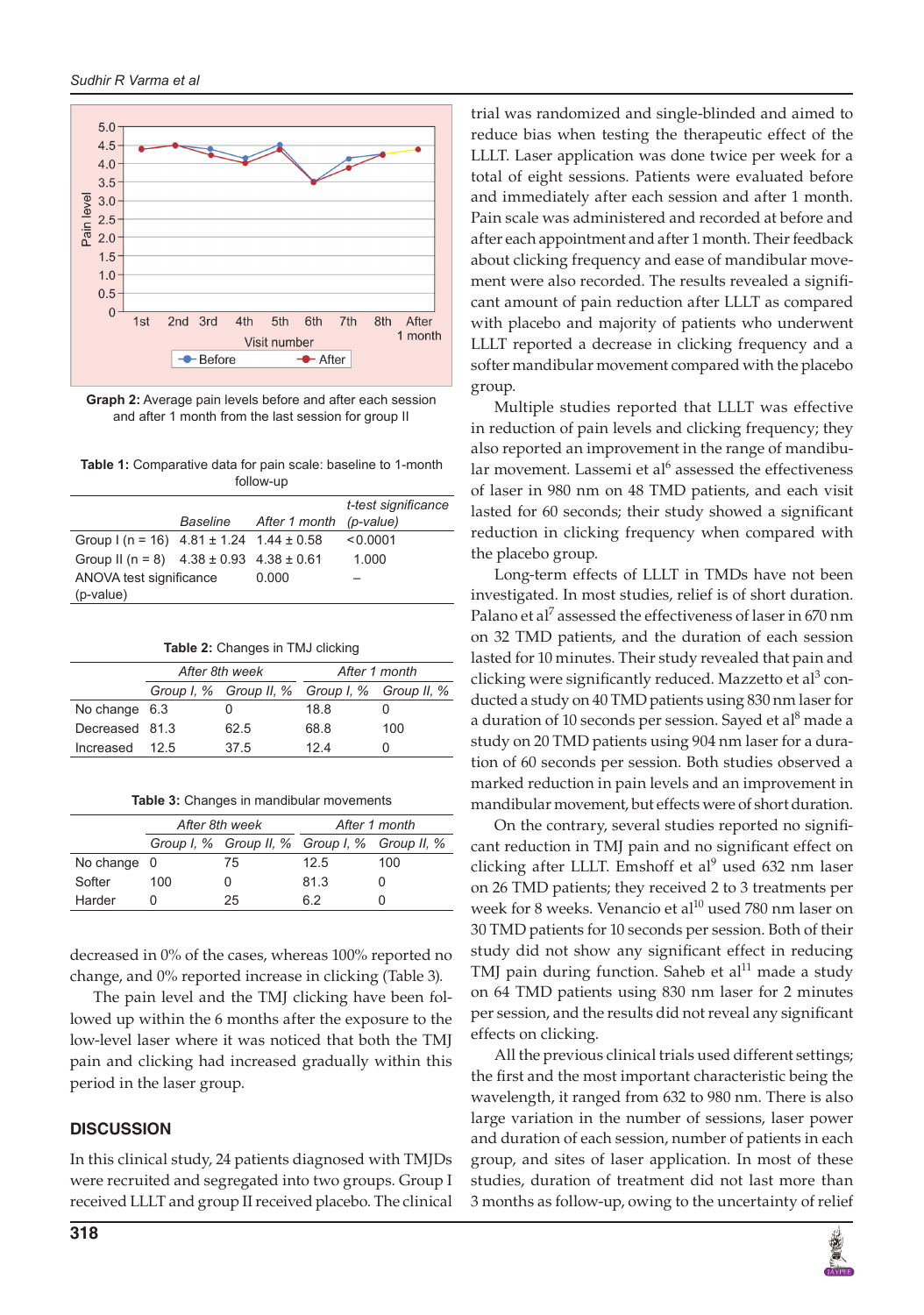from pain and side effects, which is one of the main reasons for disparity in results. Due to these observations, we decided to stick to a 1-month follow-up.

In the treatment of TMD, several therapies, such as acupuncture, transcutaneous electrical nerve stimulation, massage, ultrasound, pharmacotherapy, occlusal splints, and psychological treatments were used as alternative methods.<sup>12</sup> However, LLLT is an easily tolerated, noninvasive, and nonpharmaceutical treatment. It is a time-saving method for both clinician and patient and also has a rapid effect that can be felt by the patient after the application.<sup>9</sup>

The LLLT plays a major role in pain control by its analgesic effect. The LLLT increases the metabolism of certain neurotransmitters (endorphins, acetylcholine, serotonin, and cortisol), decreases c-fiber cavity, and changes transmission and stimulation of nerve impulse, thus reducing pain perception.<sup>13</sup> The LLLT enhances adenosine triphosphate synthesis in neurons causing hyperpolarization of the neuronal membrane and also needs higher impulse to stimulate the action potential of cellular activity. Moreover, the inhibition of prostaglandin E2 (which increases pain by sensitizing the receptors) and interleukin-1β will decrease pain induction. Also, improved peripheral blood flow plays a role in reducing pain.<sup>14</sup>

The LLLT causes vasodilation, alters blood flow, and induces proliferation of endothelial cells, macrophages, and lymphocytes. In addition, it increases lymph drainage and modulates temperature and thus decreases inflammation. $^{14}$ 

Various studies have been conducted on the application of LLLT in patients with TMDs with conflicting results. The difference may result from various lengths of application, radiation dose, duration, or the parameters used to assess improvement. This gives variation in the sensitivity and specificity of the study. The main role is to assess whether LLLT can be used as an adjunct to alleviate pain in TMJDs. Using standard parameters to alleviate pain is impossible, as lot of factors come into play, such as thickness of tissue, presence of inflammation, use of particular laser, and settings. The use of LLLT has been clinically accepted because of its analgesic and anti-inflammatory actions. With different radiation doses at infrared wavelengths, it usually excites tissues during treatment of musculoskeletal disorders. In phototherapy, as wavelength is one of the important parameters, it is important to choose the effective wavelength with effects conducive in living tissue.<sup>14</sup> The diode laser is known to be a high tissue penetration laser because water has a low coefficient of absorption for it.10,15

One of the possible mechanisms whereby reduction in clicking can be attributed to is, the theory of microcirculation. Although its analgesic mechanism of action is not well known, several reports suggest that this may occur due to improvement of area microcirculation, increased release of endogenous epione, or an increase in lymphatic flow which reduces edema and reduces the permeability of nerve cells membrane.<sup>3,16</sup> The psychological aspects of TMJ problem treatment are important; the effect of placebos in treatment can be effective in over 40% of patients, and for this reason, the current study used a separate group with almost the same pretreatment conditions as placebo group to compare them with the treatment group.<sup>17</sup>

In the current study, patients who underwent LLLT reported a decrease in clicking frequency and a softer mandibular movement compared with the placebo group; this is in agreement with a study conducted by Mazzetto et al<sup>3</sup> who found that LLLT caused a significant decrease in pain symptoms and enhancement in mandibular lateral movements.<sup>18</sup>

A study by Marini et  $al^{19}$  showed the reliability of LLLT in treating osteoarthritis and improving clinical signs and symptoms of TMJ disk displacement without reduction at the end of treatment.

Kulekcioglu et al $^{20}$  assessed the therapeutic role of LLLT in the management of the myogenic and arthrogenic cases of the TMD. They noticed significant reduction in maximal mouth opening, lateral jaw motion in the active group, and the number of tender points.

Bertolucci and Grey<sup>21</sup> reported improvement in TMJ noises, improvement of function of the masticatory apparatus and mouth opening through reduction of intraarticular inflammation and muscle contraction by LLLT.

Myalgia that can limit the range of the mandibular movements is associated with pain related to TMD and masticatory muscle fatigue and weakness. Decreased intramuscular and intra-articular blood flow due to compression of the vessels and inflammatory metabolite collection results in myalgia. Pathological conditions in TMJ and muscles is usually caused by circulatory and inflammatory reactions in the synovial membrane of the TMJ and connective tissues of muscles and bone which can increase the risk of the disk displacement and degenerative joint diseases.<sup>22</sup>

Biostimulation effects of the LLLT occur through metabolic activation, $^{23}$  activation of the respiratory chain in mitochondria, increasing vascular rate, fibroblast formation and oxygen supply to cells in hypoxic condition in stressed areas. Pain thresholds are increased, due to changes in the potency of cellular membrane, vasodilatation, decrease in edema and electrolytic nerve fiber blocking mechanism which is complex; it also causes a decrease in the release of inflammatory mediators which can explain the decrease in the rate of the clicking and in the range of the mandibular movement in the current study.<sup>23</sup>